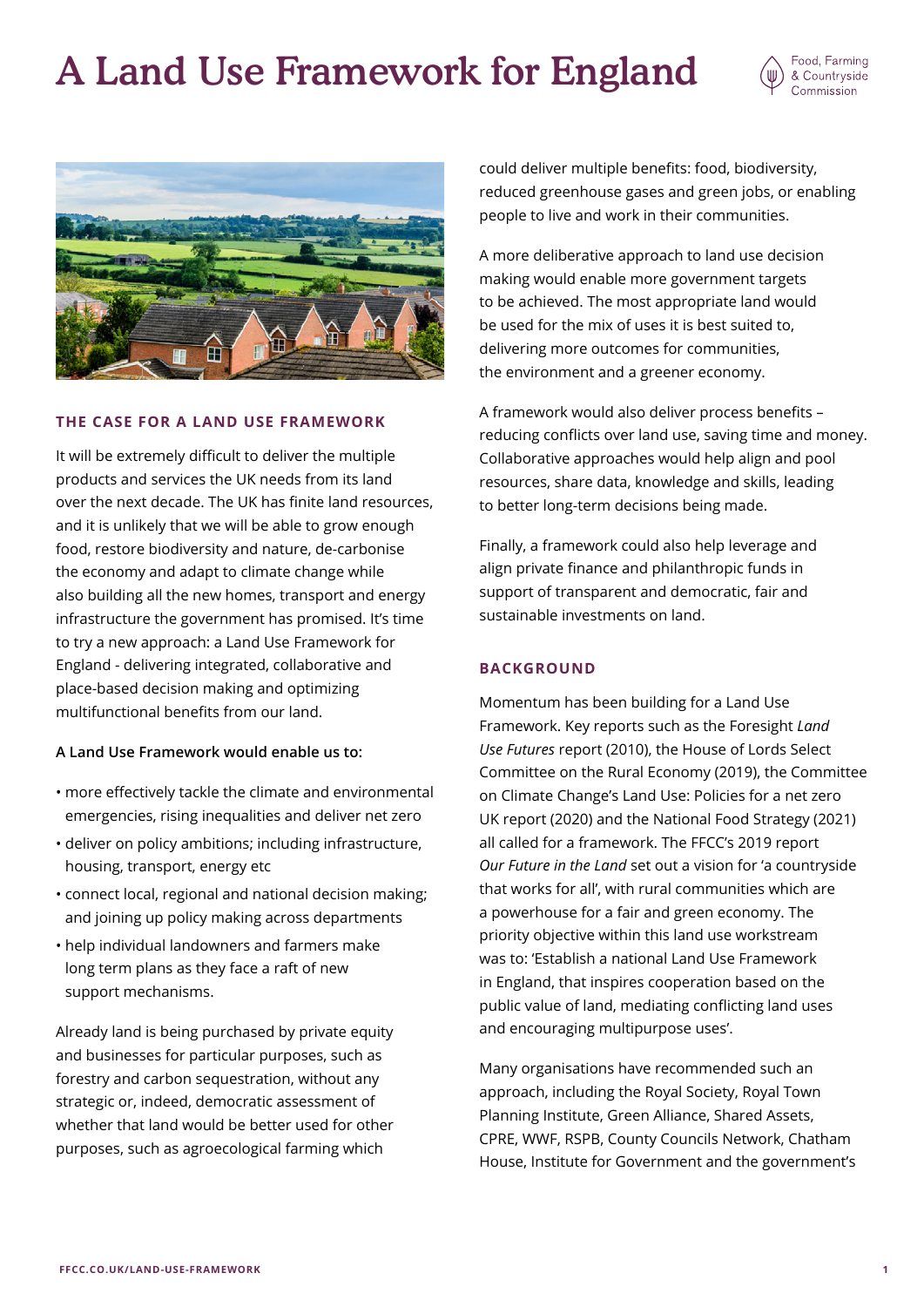Geospatial Commission. In January 2022 the House of Lords Science and Technology Select Committee's report on nature-based solutions called for the Government to develop an overall land use strategy and the current Select Committee on Land Use in England is exploring how the decision-making process surrounding land use can be improved, including to foster integration and deliver multifunctional uses of land.



# **PROGRESS**

FFCC have convened a **Land Use National Group** with high level representation from Government, NGOs and professional leaders to lead discussion about how the framework approach could be incorporated in government department thinking and planning and how lessons from the pilots could inform national level action.

A pilot project has been established in **Devon**. The county presents a mix of different types of land, competing land use pressures and complex land use governance arrangements. There are multiple local plans that try to address these issues but a Devon Land Use Framework would help navigate this complexity to join up approaches and help deliver all the demands placed on land.

A second pilot is underway in **Cambridgeshire**, which with its very different land pressures, is an ideal location for a complementary trial. In Cambridgeshire challenges

include: intense development pressures in the south and west of the county but under-investment in the north; major social and economic inequalities across the county; some struggling market towns; a degraded natural environment; eroding fenland soils; and some poor transport connections.

The pilots will test the Land Use Framework approach through action research – trialling the ideas through testing them in practice. They may focus on specific issues or sub-areas such as a river catchment. Stakeholders in each area will test the principles and identify what practices are most useful for their land use decision making. By working together, local government, farmers, landowners and other stakeholders can design a land use framework for their area, which will in time become embedded across many other policy documents and initiatives so that all are better aligned to delivering the same broad goals in the context of the climate and nature crises.

# **THE LAND USE FRAMEWORK APPROACH**

A Land Use Framework is an approach to managing land use decisions that mediates competing pressures and encourages multifunctionality, enabling land to provide multiple benefits for public value. Ideally, a framework would consist of a set of agreed principles and practices that are embedded across local, regional and national organisations, guiding decision making. The framework could also be integrated into support schemes for landowners and farmers to encourage them to align their decisions to the same principles. A Land Use Framework should be designed and adopted to work across both rural and urban areas, also extending into coastal and estuarine environments. The approach outlined here is a starting point and likely to be adapted after testing it in practice.

# Overall Objective

To establish an integrating, collaborative and place-based approach to land use decision making, to mediate complex requirements from land and to generate multiple benefits for nature, communities and a fair and sustainable future.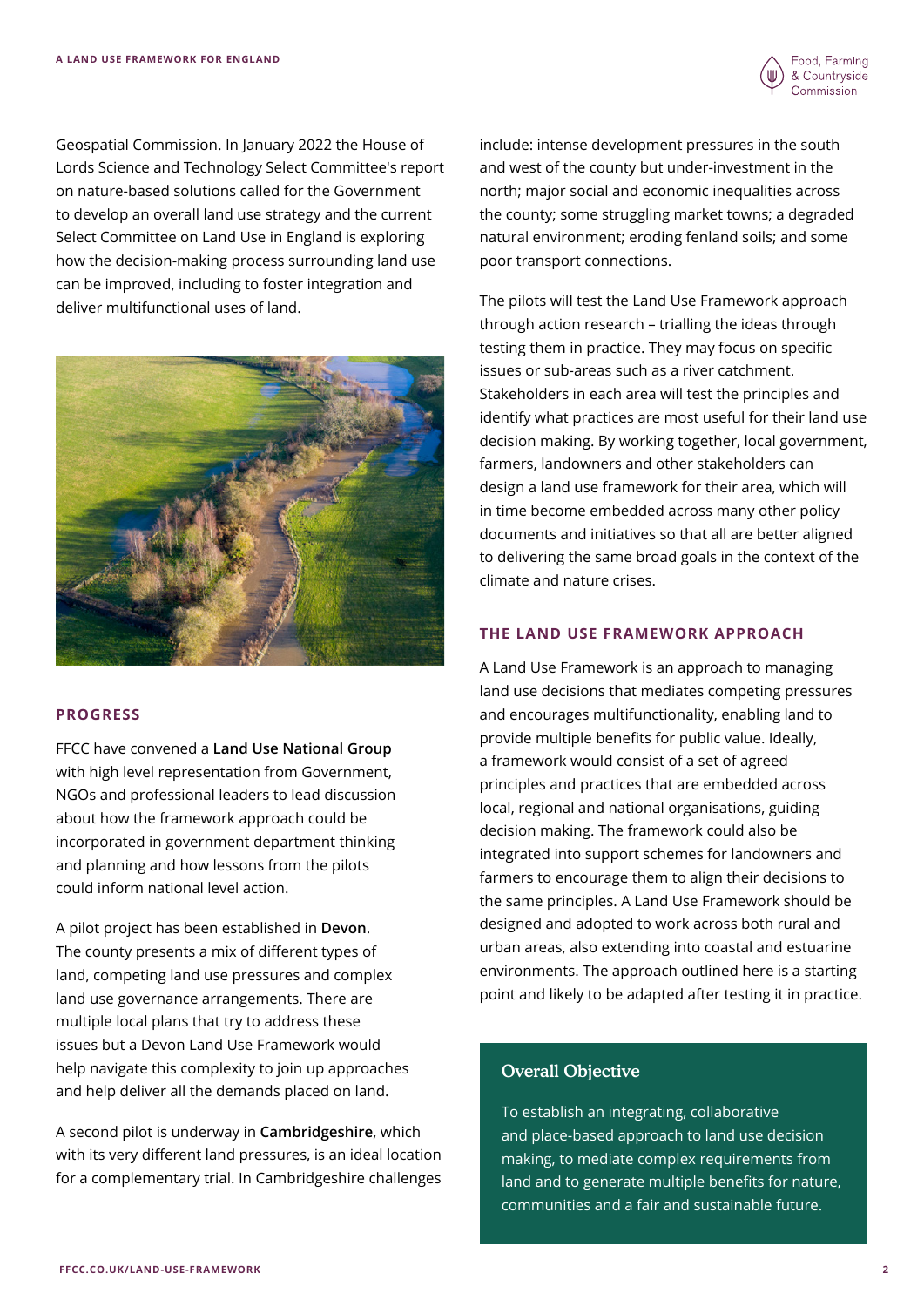

## **DRAFT LAND USE FRAMEWORK STRUCTURE**

This diagram outlines six proposed principles under the headings: Place, People and Public Value

# Land Use Framework

**PLACE**

Ways of working

Adaptive & Resilient

**T**

**M**

**TRANSPACE** 

**WATER LEARNING** 

**B** INVSS

Locally

Re

spons  $\tilde{z}$ 

**PEOPLE**

Land-le<sup>d</sup>

ELLIDENCE **BASE<sup>D</sup>**

**<sup>G</sup>R<sup>A</sup> <sup>N</sup> <sup>U</sup>LA<sup>R</sup> SALE**<br>RATIFIELD

**<sup>V</sup>ALU<sup>E</sup>**

**&**

Multi-functional

**P U BLIC**

Is the land being used for the things which it is best at, going with the grain, learning from experience/history, appropriate to the geology, soil and landscape character?

## Multifunctional **PUBLIC VALUE**

Is the land being used to bring about multiple benefits to address varied human and ecological needs? Are organisations and agencies working together to take more coherent account of land use interactions and potential unintended consequences to identify best value?

## **Integrative PUBLIC VALUE PEOPLE**

Are all the nation's targets, needs and aspirations for land in view, considered collaboratively and coherently, to enable better land use decisions to be taken across a wider area?

**WAYS OF WORKING** 

**Evidence based:** land use decisions should be informed by critical enquiry and appropriate and reliable data (including mapping, scientific and qualitative data) to evaluate costs and benefits at several scales and over time.

**Transparent and inclusive:** land use decision making should involve multiple stakeholders in a genuinely inclusive and participative process to ensure legitimacy, mediate conflicts and negotiate solutions.

**Strategic and granular:** land use decisions should consider multiple scales – taking landscape and catchment scale perspectives to allow for strategic investment and nature recovery, but also facilitate small pockets of land to be used to meet local needs.

**Learning from what works:** a Land Use Framework should learn from good practice past and present. Many initiatives have experimented with various forms of coordinated decision making at different scales. The best of these should be emulated. Future-focussed Outward & Integrative Cutward Couse

> Additionally, where possible, rather than creating new structures and layers of bureaucracy, a Land Use Framework should link to and improve existing mechanisms for delivery.

As the framework is developed into a working version, practices or protocols are likely to be identified to enable land use decisions to be tested. These might include risk assessments, gathering further evidence, local consultations and other methods to answer the questions posed under each principle.

# Land-led  $\overline{\phantom{a}}$  Adaptive  $\overline{\phantom{a}}$  Adaptive  $\overline{\phantom{a}}$  Adaptive  $\overline{\phantom{a}}$  Resilient **PLACE PLACE**

Is the land being used in a way that adapts to and mitigates change created by the climate crisis and the uncertainties and risks brought by increased flooding and drought, enabling communities to respond to multiple future scenarios?

# Locally Responsive **PEOPLE**

Are those who own, manage or farm land leading decision making, integrating local needs and aspirations into plans and mindful of responsibilities to their local environment and community?

# Outward &

Is local decision-making taking into account impacts on other communities, the nonhuman world and on the needs and wellbeing of future generations?